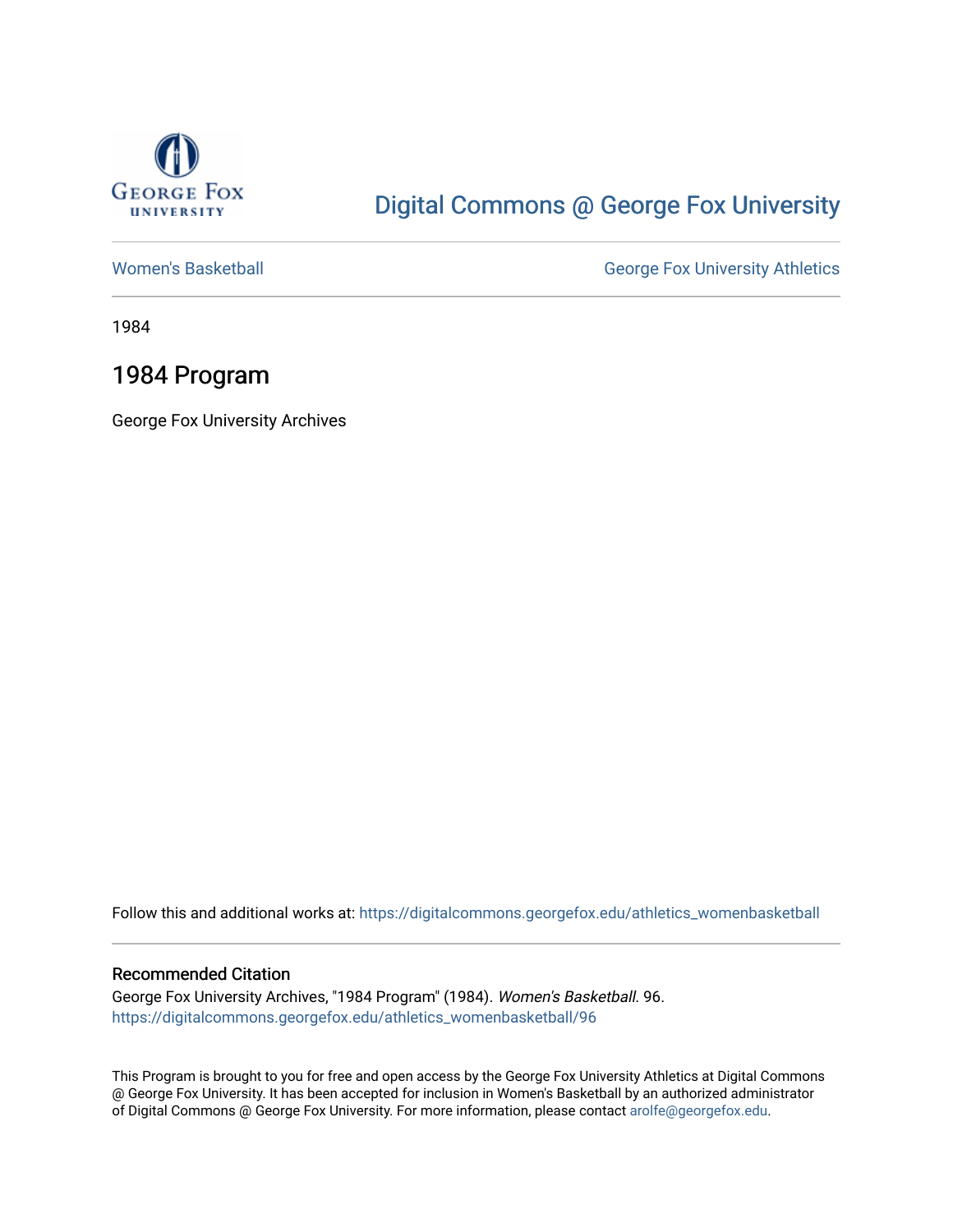

# **George Fox College "Bruins"**

### **vs**

## **Judson Baptist Colleg\_e "Royals"**

January 6, 1984

MILLER GYMNASIUM/WHEELER SPORTS CENTER GEORGE FOX COLLEGE NEWBERG, OREGON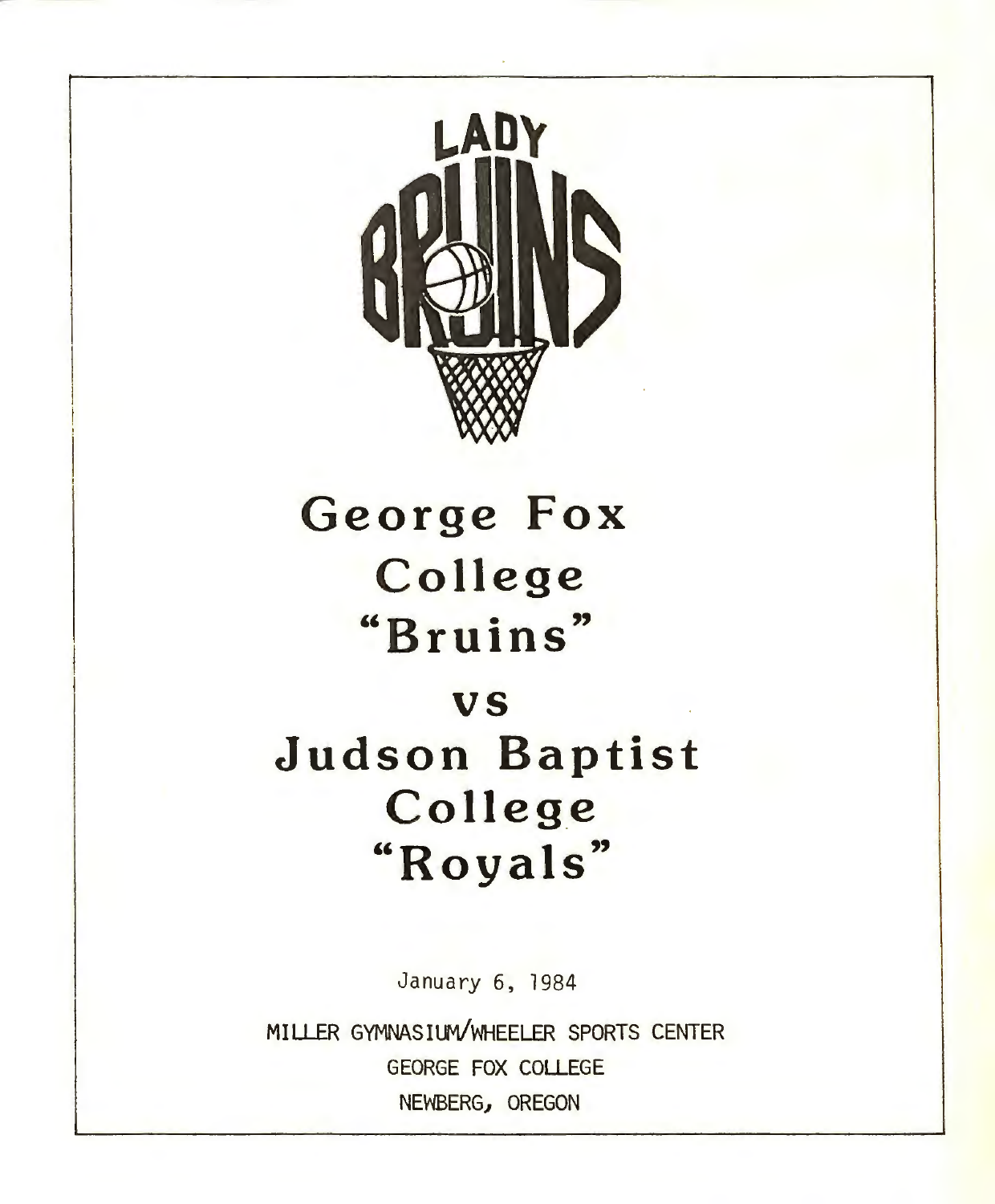# **GEORGE FOX COLLEGE "BRUINS"**



... Newberg, Ore. Colors: Old Gold & Navy Blue Head Coach: Craig Taylor

| NO. | <b>NAME</b>       | POS.  | HT.      | YR. | HOMETOWN          |
|-----|-------------------|-------|----------|-----|-------------------|
| 10  | Sharon Bagley     | G     | $5 - 4$  | So. | Estacada, Ore.    |
| 11  | Lisa Chunn        | F     | $5 - 8$  | Fr. | St. Helens, Ore.  |
| 12  | Laura Fritts      | G     | $5 - 3$  | Sr. | Moro, Ore.        |
| 13  | Melinda Day       | G     | $5 - 5$  | Jr. | Portland, Ore.    |
| 14  | Christy Fisher    | $G-F$ | $5 - 6$  | Fr. | Springfield, Ore. |
| 15  | Diane Walter      | F     | $5 - 9$  | So. | Vancouver, Wash.  |
| 20  | Shawna Chandler   | C     | $6 - 2$  | Jr. | Newberg, Ore.     |
| 22  | Laura Pedersen    | G     | $5 - 4$  | Fr. | Salem, Ore.       |
| 24  | Laura Hendricks   | G     | $5 - 7$  | So. | Bozeman, Mont.    |
| 25  | Melody Groeneveld | F     | $5 - 8$  | Jr. | Camas, Wash.      |
| 31  | Susie Davis       | F     | $5 - 10$ | Fr. | Florence, Ore.    |
| 32  | Vicki Baugh       | G     | $5 - 8$  | Jr. | Tillamook, Ore.   |
| 33  | Chris Gross       | G     | $5 - 6$  | Fr. | Greenleaf, Idaho  |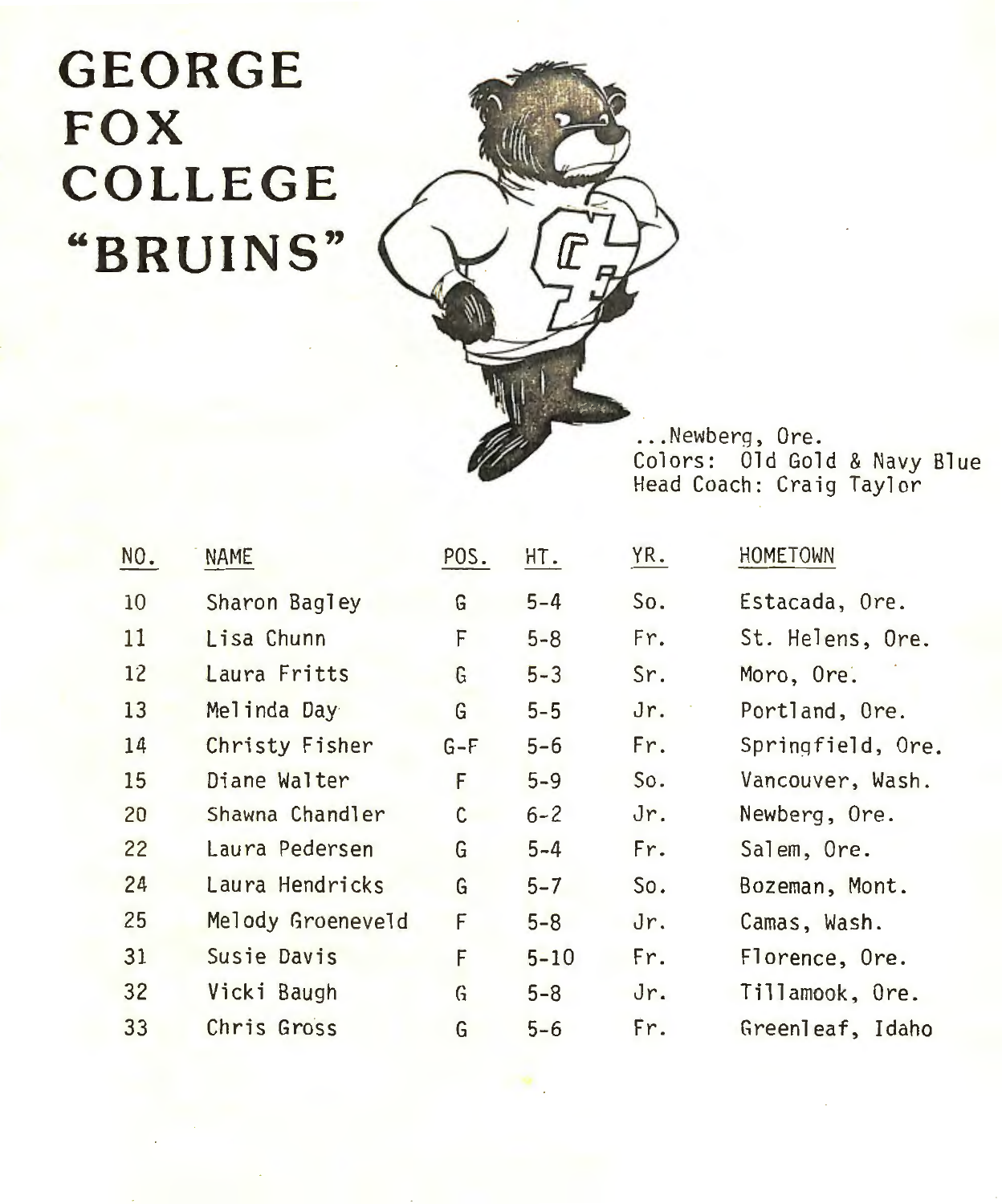# **JUDSON BAPTIST COLLEGE "ROYALS"**



### ... The Dalles, Ore. Colors: Royal Blue & White Head Coach: Ann Steffen

| NO. | <b>NAME</b>    | POS.    | HT.      | YR. | <b>HOMETOWN</b>   |
|-----|----------------|---------|----------|-----|-------------------|
| 11  | Diana Trask    | G       | $5 - 7$  | Sr. | Hillsboro, Ore.   |
| 15  | Debbie Sayre   | G       | $5 - 5$  | So. | Yerington, Nev.   |
| 21  | Kristy Boatman | G       | $5 - 8$  | So. | Salem, Ore.       |
| 23  | Jane Milne     | G       | $5 - 6$  | Sr. | Medford, Ore.     |
| 33  | Rae Ann Cook   | G       | $5 - 8$  | Fr. | Sunnyside, Wash.  |
| 35  | Tracy Giles    | $F - C$ | $6-0$    | Sr. | Anacortes, Wash.  |
| 41  | Sheri Hiveley  | F       | $5 - 7$  | Sr. | Vernonia, Ore.    |
| 43  | Sue Walters    | F       | $5 - 10$ | Fr. | Wamic, Ore.       |
| 45  | Kathy Bath     | F       | $5 - 8$  | Fr. | Post Falls, Idaho |